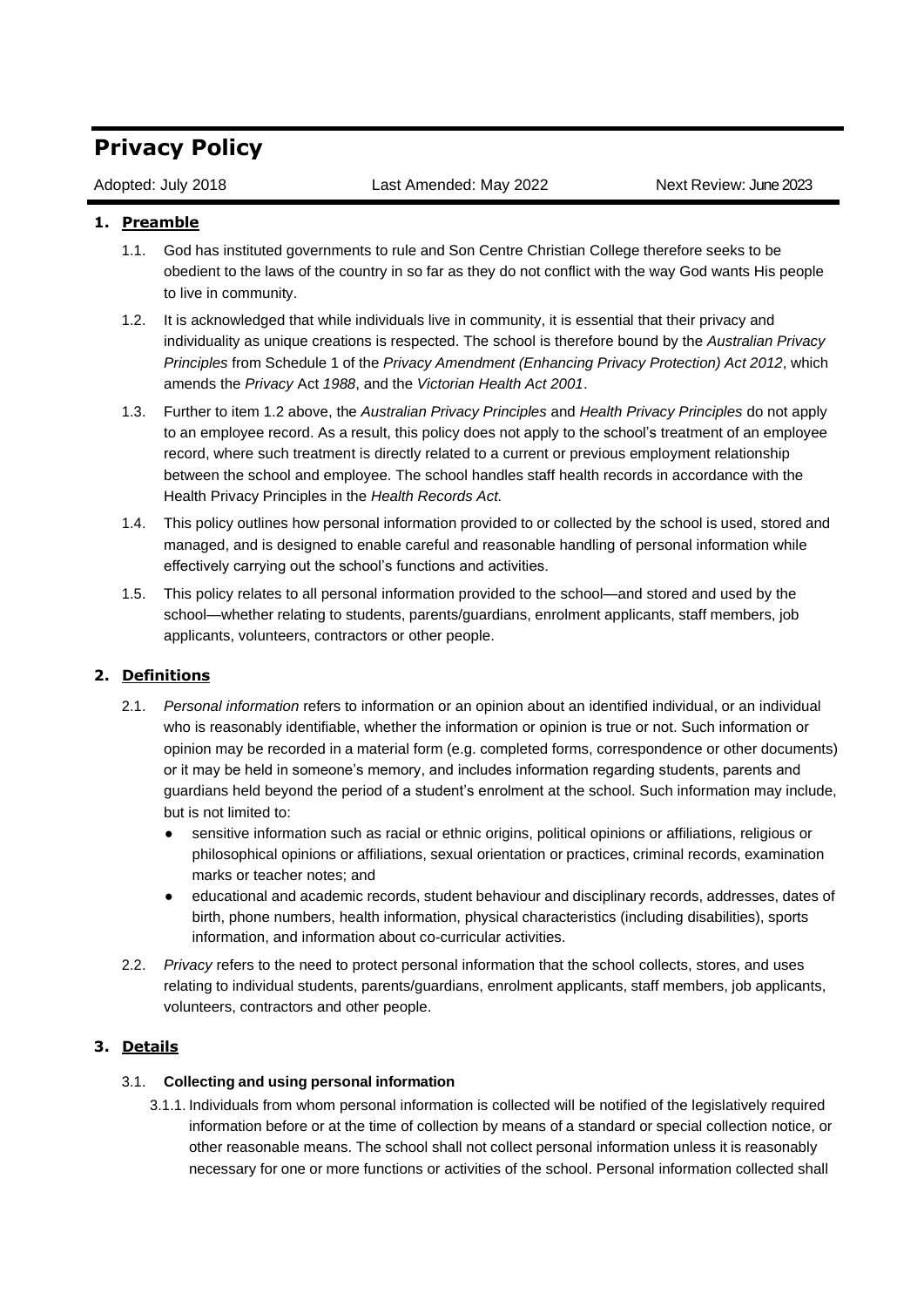be used for the primary purposes of such collection, and for such other secondary purposes that are related to the primary collection purpose and which are reasonably expected, or to which consent is provided.

- 3.1.2. The school shall usually collect information via forms (both printed and electronic) completed by parents/guardians or students, face-to-face meetings and interviews, telephone conversations and emails. On occasions, people other than parents and students may provide personal information (e.g. report from a medical professional, reference from another school, student academic report).
- 3.1.3. The school shall only collect personal information when there is consent to do so, except in cases where it is considered necessary to collect personal information in order to lessen or prevent a serious threat to life, health or safety, and it is impractical to obtain consent.
- 3.1.4. During the enrolment processes, only personal information necessary for such process shall be requested, and parents shall be advised regarding how the information will be used. In instances where enrolment applications are unsuccessful, the applicant's information shall be retained on file only if consent is given to keep such information.
- 3.1.5. Where the school requests personal information regarding a student or parent/guardian and the requested information is not provided, the school may not be able to enrol or continue the enrolment of the student, or may not permit the student to participate in a specific activity.
- 3.1.6. Parents and guardians, staff members and other school community members may from time-to-time receive information regarding fundraising, and personal information held by the school may be disclosed to an organisation that has been engaged to assist in the school's fundraising activities. School publications such as newsletters and magazines, which may include personal information, may be used for promotional purposes. Anyone may opt out of receiving fundraising and/or promotional material by contacting the school.
- 3.1.7. The school shall not use photos of students in newsletters or other publications, on the internet or in promotional materials without parental consent. Refer to the *Student Images Register* for further information in relation to the use of student images.

#### 3.2. **Primary purposes for personal information collection**

- 3.2.1. The school primarily collects personal information regarding **students and parents** in order to provide schooling for students, and to exercise its duty of care, including satisfying the needs of both students and parents throughout the enrolment period. Purposes for the collection of personal information regarding students and parents include:
	- Keeping parents informed about matters related to their child's schooling, through correspondence (both printed and electronic), newsletters and magazines.
	- Carrying out day-to-day administration.
	- Looking after students' educational, social, spiritual and medical wellbeing.
	- Promoting the school and developing healthy school/home relationships.
	- Satisfying the school's legal obligations and allowing the school to discharge its duty of care.
- 3.2.2. The school primarily collects personal information regarding **job applicants, staff members and contractors** in order to assess and, if successful, engage such personnel. Purposes for the collection of personal information regarding job applicants, staff members and contractors include:
	- Administering the individual's employment contract.
	- Satisfying insurance requirements.
	- Promoting the school and developing healthy school/worker relationships. Satisfying the school's legal obligations (e.g. meeting child protection legislation), including protection of children.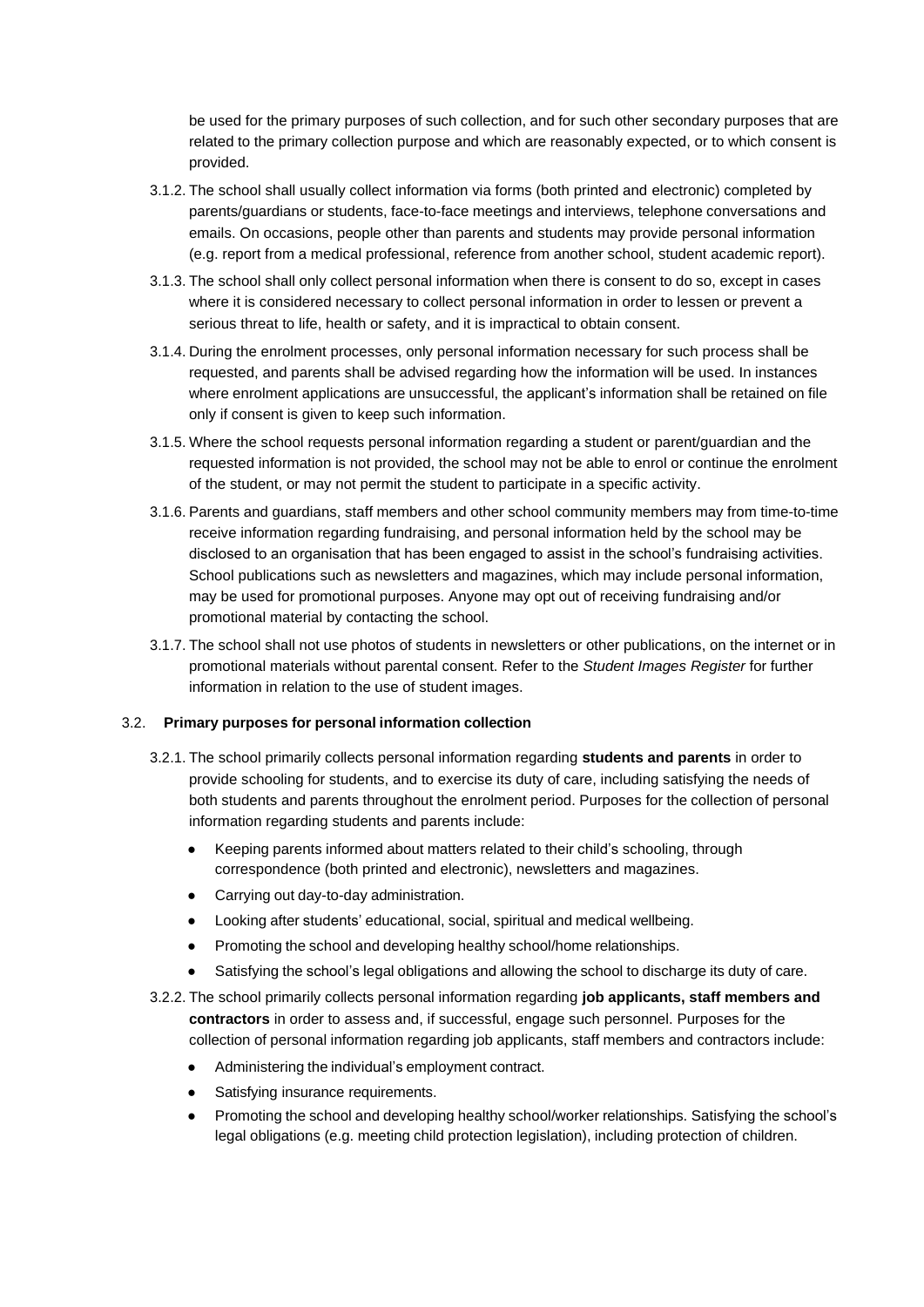3.2.3. The school primarily collects personal information regarding **volunteers** who assist with the functions of the school, or who conduct activities associated with the school, in order to enable the school and volunteers to work effectively together and to satisfy the school's legal obligations, including the protection of children.

## 3.3. **Storing and disposing of personal information**

- 3.3.1. In the event that unsolicited personal information is received by the school, unless there is permission to retain it, or it is necessary to use it to carry out functions or fulfil the school's duty of care to students and staff members, such information shall be destroyed. However, if it is necessary to retain unsolicited personal information, such information will be stored in a similar way to all other personal information.
- 3.3.2. The school shall store personal information securely so that it can only be readily accessed by staff members with legitimate reasons for using it, and so that it is protected from interference, misuse, loss or unauthorised access. Personal information no longer required will be destroyed or deleted.
- 3.3.3. Printed documents containing personal information must not be left visible and unattended, and must be stored appropriately in order to maintain the required level of confidentiality and privacy.
- 3.3.4. Electronically stored personal information regarding students, parents or staff members shall be password-protected to prevent general access, with all staff members being required to change their passwords at least once every three months.
- 3.3.5. Further to item 3.3.4 above, to prevent unauthorised access when workstations are left unattended, all workstations shall be locked out after a set period of inactivity and therefore require password entry for reactivation.

## **3.4. Privacy oversight**

3.4.1. The Business Administrator shall ensure that the school:

- maintains a register of forms that contain personal information;
- arranges for training of relevant staff members in handling personal information so that privacy requirements are met; and
- audits administrative practices to ensure that all methods and locations of personal information storage have been identified and that the privacy requirements of this policy are being met.

#### **3.5. Transparency and access**

- 3.5.1. This policy shall be posted on the school website, made available to parents and guardians as part of the enrolment process, and provided to members of the school community upon request.
- 3.5.2. Upon receipt of a written request addressed to the Principal, the school shall make a student's personal information available to a parent or guardian responsible for such student's enrolment, provided such request is deemed to be reasonable. If the school resolves not to provide access to personal information, the reason or reasons should be provided in writing.
- 3.5.3. With the consent of a parent or guardian, the school may disclose personal information held about an individual to a third party (e.g. another school, government departments, medical practitioners, people such as visiting specialist teachers and sports coaches providing services to the school, someone paying a student's school fees).
- 3.5.4. Further to item 3.5.3 above, there may also be occasions when the provision of personal information to a third party is a legal requirement relating to, for example, child protection, information sharing schemes (CISS, FVISS), law enforcement, court orders, or public health or safety issues.
- 3.5.5. The school may store personal information with 'cloud' service providers that are located outside Australia (e.g. Microsoft Sharepoint).